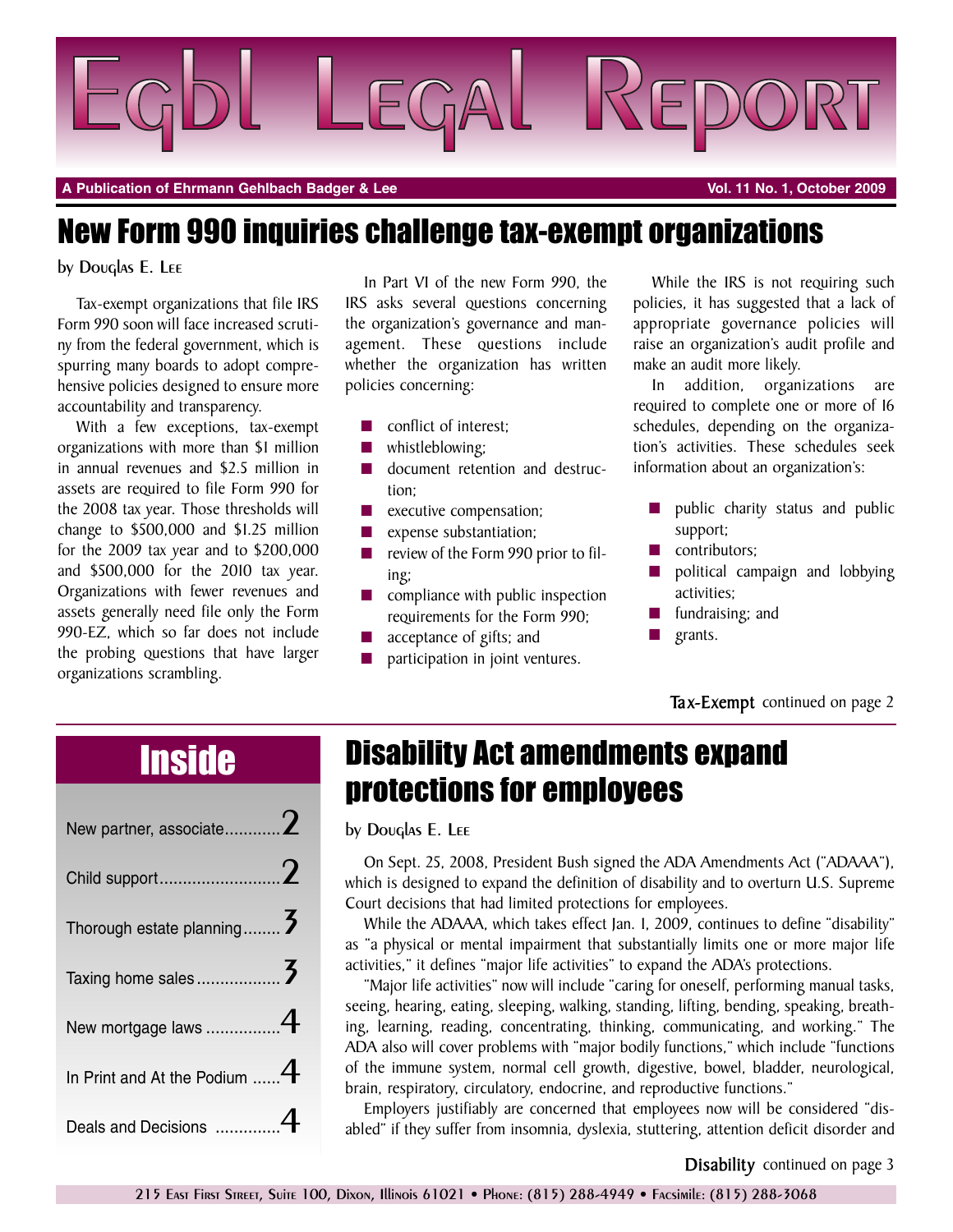## EGBL names new partner, adds associate

As part of its continuing efforts to serve its clients better and more efficiently, Ehrmann Gehlbach Badger & Lee in April named Dana M. Considine a partner with the firm and in June hired Emily R. Vivian as an associate.

Dana, who joined EGBL as an associate in 2003, concentrates her practice in all aspects of family law, civil litigation including collection and landlord-tenant, criminal law and municipal law.

She is a native of Amboy, where she resides with her husband Kasey. She graduated from Amboy High School as valedictorian in 1997. She is a 2003

graduate of Drake University Law School, where she was named to the Dean's List. She is a member of the Illinois Bar Association, the Lee County Bar Association, the Ogle County Bar Association, the American Bar Association and the American Association for Justice.



Emily concentrates her practice in trust and estate planning and administration, real estate and business law.

She is a native of Dixon, where she resides with her husband Jeremy and their son Henry. She is a graduate of the Chicago-Kent College of Law and the University of Illinois, where she earned a degree in accountancy. After graduating

from law school, Emily practiced for two years with a firm in Peoria. She is a member of the Illinois State Bar Association and the Lee County Bar Association.

EGBL is pleased and proud to be able to offer Dana's and Emily's services to its clients and looks forward to long relationships with both of them.



### Tax-Exempt . . .

Continued from page 1

Given the IRS's renewed interest in accountability and transparency, tax-exempt groups ignore the Form 990's prodding at their peril. Most tax advisers and attorneys are advising their larger tax-exempt clients to begin reviewing and preparing the suggested policies as soon as possible. EGBL shortly will be providing the tax-exempt organizations it represents more detailed information about the new Form 990 and the challenges it presents. In the meantime, clients with

questions should not hesitate to contact us.



## Ignoring child support order proves costly for employer

by Rolfe Ehrmann

The Illinois Supreme Court recently entered a judgment against Harold Miller, Sr., in the amount of \$1,172,000 as a penalty for failure to pay child support totaling over \$12,000. Interestingly, however, Harold Sr. is not the deadbeat dad we often read about. Instead, he is the deadbeat dad's employer.

Harold Sr. is an architect who employed his son. The son was involved in a divorce requiring him to pay \$82 per week in child support. Harold Sr. received the notice normally sent to employers requiring him to deduct the child support and to forward it to the Statewide Disbursement Unit. Oddly, although Harold Sr. did withhold the child support, he failed to forward it to the SDU.

Illinois law imposes a \$100 per day penalty on any employer that fails to withhold child support or fails to forward it to the SDU. Although there is a seven-day grace period, the penalty is even more severe than it appears.

The penalty applies per day and per each payment missed. Therefore, after the grace period, an employer that fails to withhold or pay child support owes the recipient \$100 per day for each day of the first week, \$200 per day for the two missed payments of the second week, and so on, so that by the 10th week the employer is incurring a penalty of \$1,000 per day.

For Harold Sr. the failure to forward child support was chronic and ultimately amounted to a total of \$12,382 in unpaid child support. Given the compounding nature of the penalty, the penalty calculated and assessed by trial court totaled \$1,172,000. Harold Sr. claimed the penalty was unconstitutionally severe, but the Illinois Supreme Court disagreed, saying the statute could and should be enforced literally.

The lesson for any employer served with a notice to withhold child support is to obey the notice. If the notice is not followed, the statute requires the court to assume the employer intentionally failed to withhold or pay. Every employer, no matter how small, therefore should create a system to ensure that child support is withheld and paid.

The lesson for a support recipient who is not receiving child support although an employer has been served with a notice to withhold is that he or she may be entitled to a substantial amount of money from the employer. The clear policy of the law, as Harold Sr. learned the hard way, is to hold employers responsible for child support collection problems.

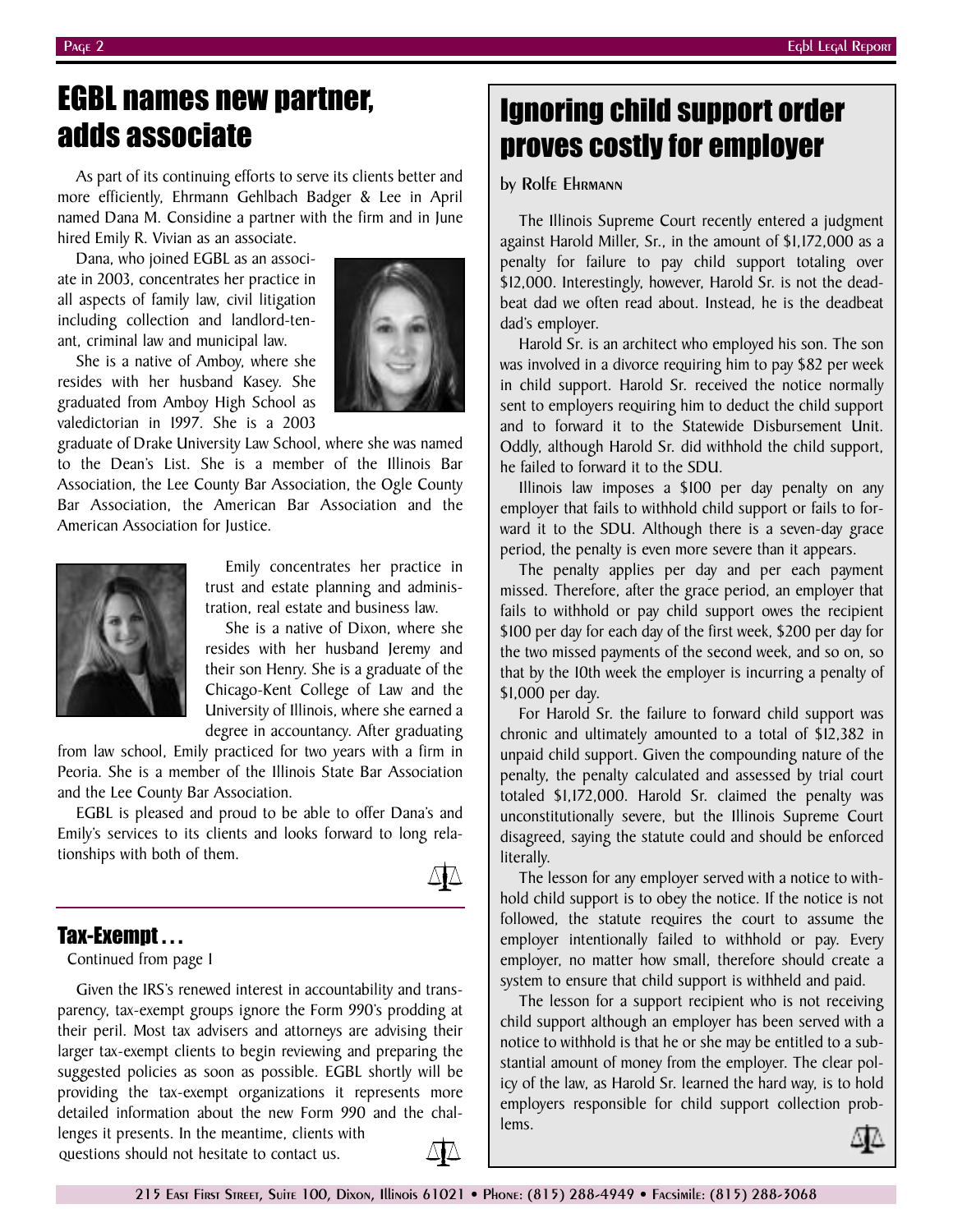# Thorough estate planning requires anticipation of contingencies

#### by David W. Badger

In our daily practices, we strive to use our experience and training to assist clients in identifying, considering and addressing problems they have not anticipated.

This is especially true in estate planning. We encourage clients to think about the unexpected when we are assisting them in the planning for wills and trusts. We know from experience that having a client spend a small amount of time and careful thought in the planning stage to address unexpected events can pay huge dividends.

One such unanticipated event (which unfortunately occurs with some regularity) is the death of a child. We urge clients to consider how they wish to dispose of their property if this occurs. For many individuals the answer is simple: The gift for the child should go to the children of the child. That

disposition can be easily stated in a will or trust.

Our clients also need to consider that the beneficiary designations they have selected for life insurance, annuities and payable on death accounts might not provide for that alternative gift to the child of the deceased child. In those instances, the perceived efficiencies of the direct beneficiary designations can cause a significant distortion of the client's estate plan, and the client is not then available to be asked what disposition he or she truly desires.

Another area we regularly address is when the child is the parent in a blended family. In the absence of a special direction, the law generally does not treat stepchildren equally with children. Therefore, if a client has stepchildren whom the client wants to have treated equally with natural born children,

that desire needs to be specifically addressed in the will or trust.

Finally, we also are able to address with our clients the management of a gift, which although originally intended for a child who is an adult, would pass to a minor if the child is not living. We can, in consultation with the client, provide for the appropriate management of that minor's gift until the minor reaches the age of majority.

Careful consideration by clients of the alternative disposition in the event an original will or trust beneficiary is not living is one of the hallmarks of careful and prudent estate planning. While the unexpected does not happen often, it occurs with enough regularity that thoughtful estate planning considers the alternatives.



## New tax laws changes rules regarding home sales

by Emily R. Vivian

On July 30, 2008, President Bush signed the Housing Assistance Tax Act of 2008, which restricts tax-free home sale gains for those who benefit from the exclusion after they convert their principal residence to a vacation home or rental property.

Currently, if a taxpayer has owned and used property as his or her principal residence for at least two of the five years preceding the sale of the home, the taxpayer may exclude from income up to \$250,000 of gain from the sale of the home. In most cases, the exclusion amount increases to \$500,000 for married taxpayers who file jointly.

After the Act takes effect on Jan. 1, 2009, however, gain from the sale of a principal res-

idence will not be excluded from income to the extent the property was not used as the taxpayer's principal residence. Taxpayers therefore will be required to calculate the amount of gain that is allocated to periods when the property was not used as their principal residence.

To calculate this gain, the total amount of gain is multiplied by the percentage of time the property was not used as the principal residence. However, nonqualified use does not include any portion of the five-year period that is *after* the last date the property is used as the principal residence.

In addition, nonqualified use does not include any period during which the taxpayer or spouse is serving on qualified official

extended duty (not to exceed an aggregate period of ten years), and nonqualified use does not include any other period of temporary absence due to change of employment, health conditions or other unforeseen circumstances as may be specified by the IRS (not to exceed an aggregate period of two years).

Because the Act is intended to restrict gain exclusion when property is transferred from a nonqualifying use to a principal residence, the new restrictions do not restrict gain exclusion when property is transferred from a principal residence to a nonqualifying use.



#### Disability . . .

Continued from page 1

other conditions not previously covered. Including bending and lifting within the coverage of the ADA also likely will be problematic for employers.

The definition of "major life activities" overturns the U.S. Supreme Court's 2002 definition of the term. The ADAAA also overturns the Court's 1999 decision that the

determination as to whether an individual is disabled should be made when considering mitigating measures, such as hearing aides, prosthetics and medication. Now, with the exception of eyeglasses and contact lenses, mitigating measures cannot be considered when determining whether an employee is disabled.

These recent changes suggest employers

should review job descriptions and disability policies and procedures to ensure they comply with the new law. Additionally, employers should review all denials of disability status and all rejected accommodations under the new standards so that any required changes can be made.